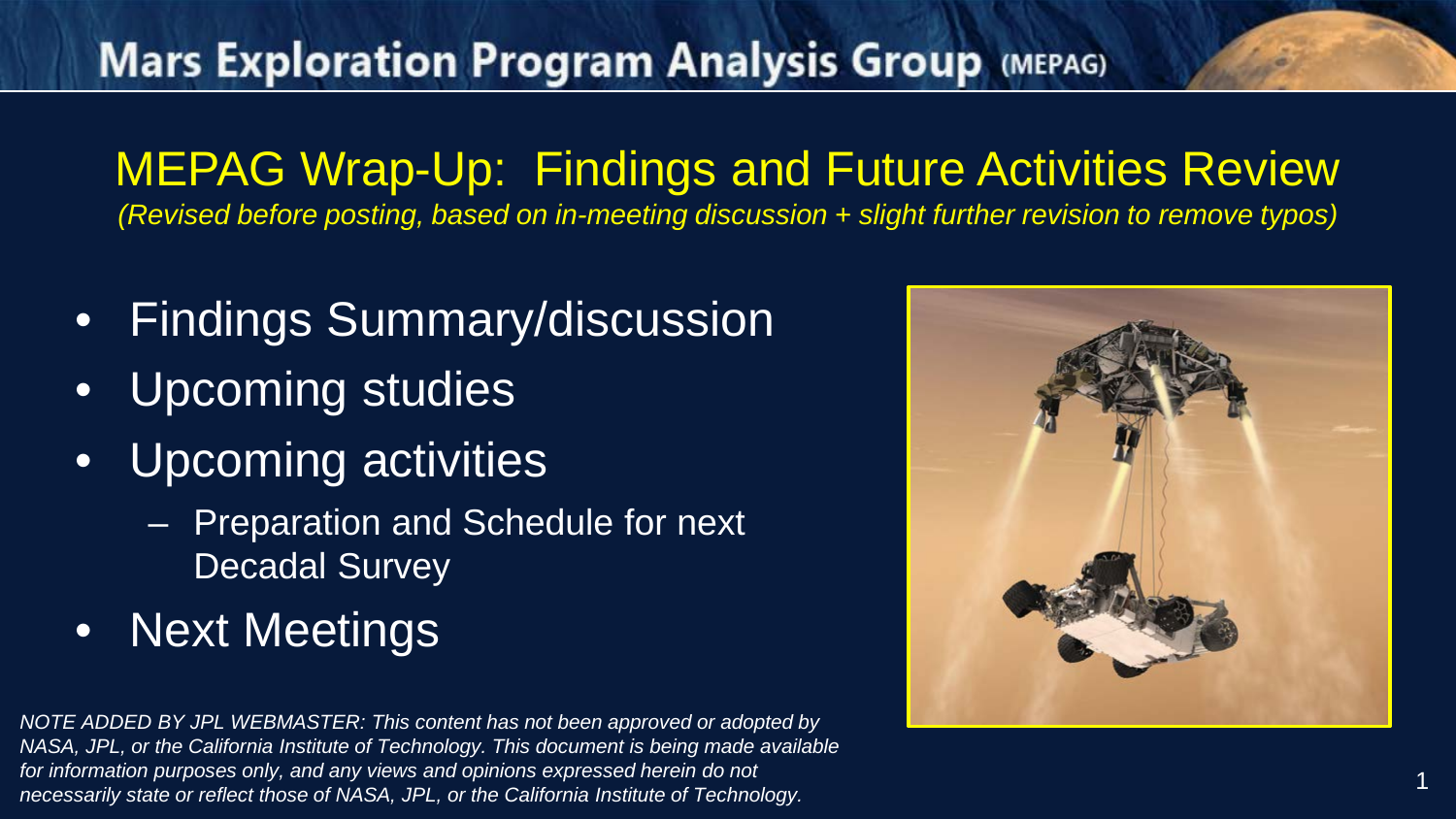**Findings** 

- 1) MSR priority
- 2) MSR campaign
- 3) Non -MSR
- 4) Extended Missions
- 5) International Partners
- 6) R&A
- 7) Small spacecraft missions
- 8) International missions
- 9) Future studies (CAPS) 10) MAPSIT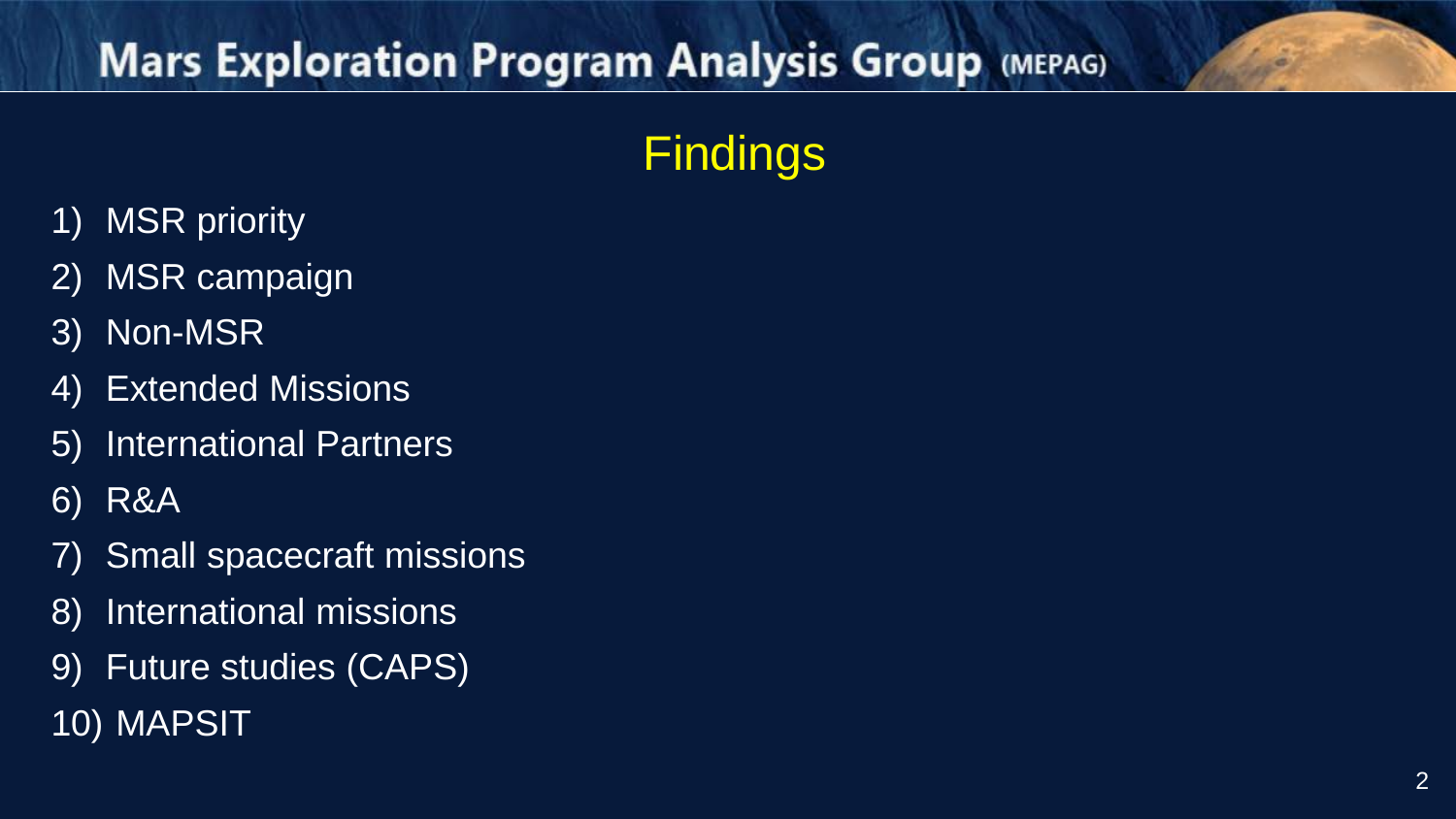# 1) Finding: MSR

**Finding**. MEPAG is greatly encouraged that NASA is openly and enthusiastically moving forward on Mars Sample Return, thereby addressing the Decadal Survey's top priority for NASA flagship missions.

*MEPAG encourages the Mars Exploration Program to maintain the goal of completing lean science-driven Mars Sample Return in the next decade and looks forward to receiving regular reports on progress made in technology development and international partnering.*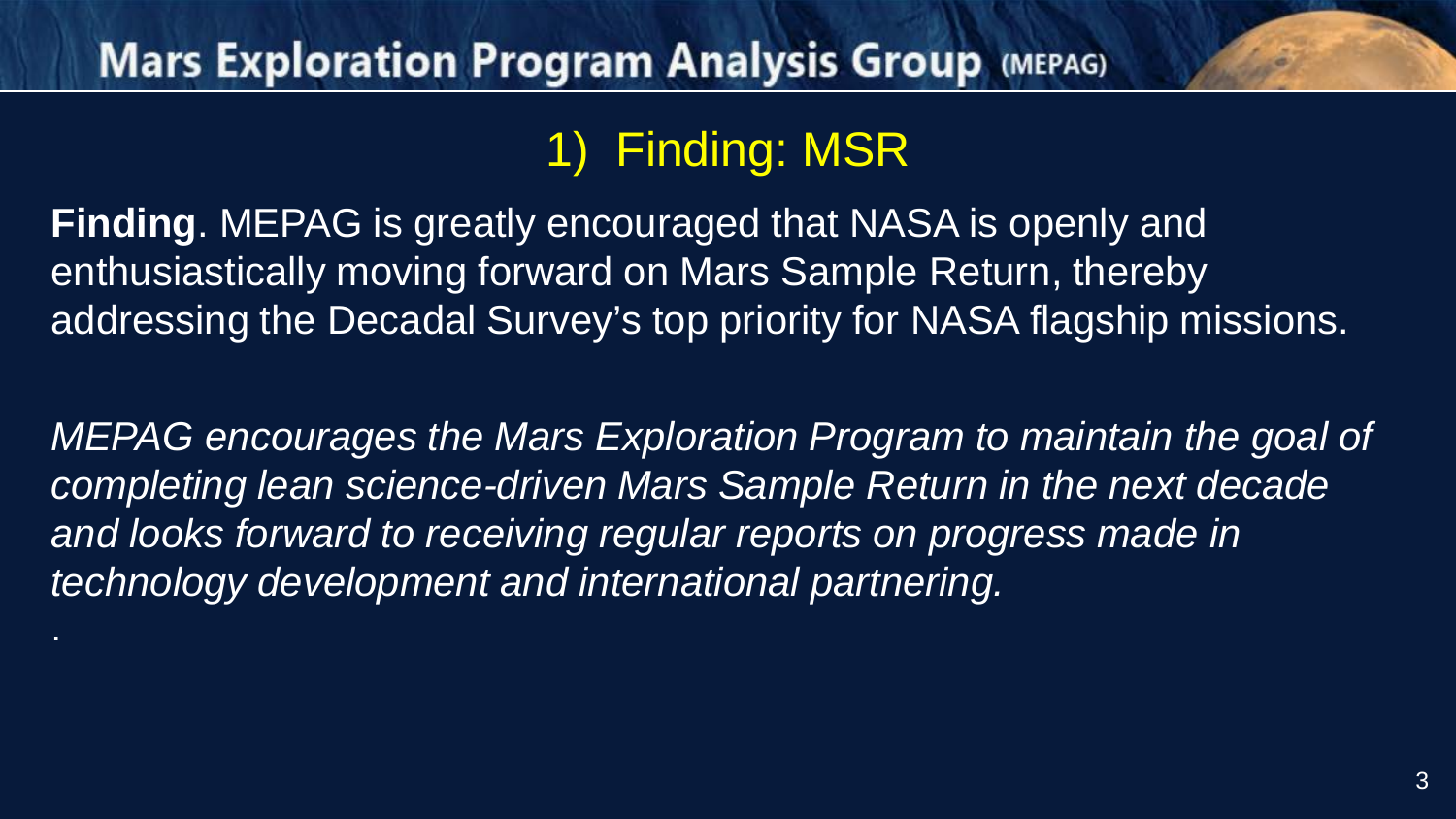## 2) Finding: MSR campaign

**Finding.** MEPAG commends the steady progress on the Mars 2020 mission and welcomes the open discussion by NASA of the follow-on elements of Mars Sample Return (MSR). However, the totality of a lean science-driven MSR campaign across multiple missions, including post-landing sample analyses, requires constant and productive long term communication and coordination amongst NASA programs and international partners. It is important that there be designated points of contact and clear lines of communication during technological development of all key components of the complete MSR campaign.

*MEPAG suggests that NASA give strong consideration to integrated management of the entire multi-mission sample return campaign within the Mars Exploration Program, including scientific oversight to ensure that the scientific value of the*  returned samples is maintained.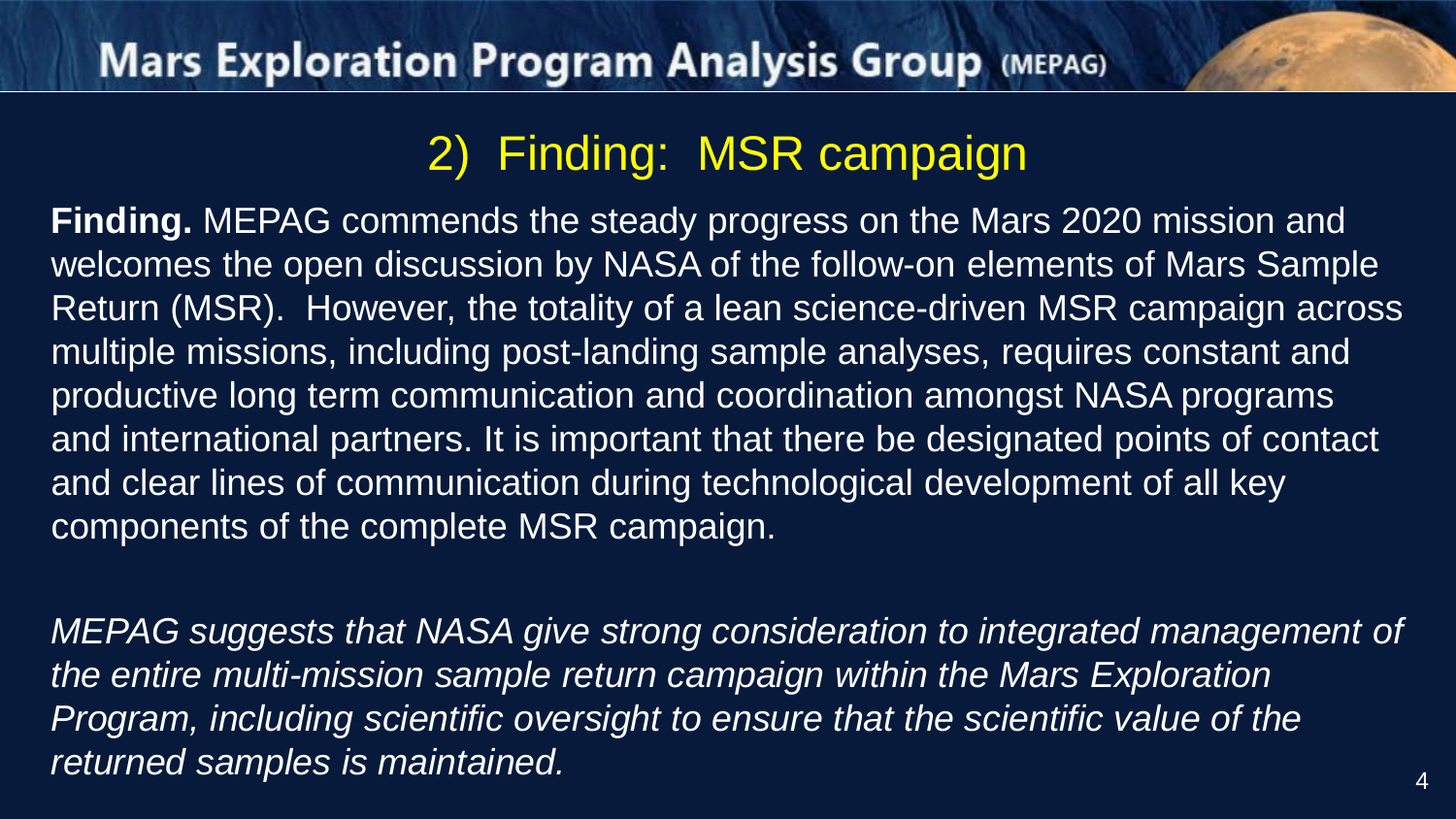## 3) Finding: non-MSR

**Finding.** Mars Sample Return (MSR) remains a high priority for planetary science and the Mars Exploration Program, and continuing progress on science-driven MSR is welcome. However, enabling opportunities for the pursuit of other high priority Mars science objectives that can be addressed by the community in the coming decade would augment the science return to be gained from MSR alone.

*MEPAG encourages NASA to explore additional, open-call (competed) opportunities to address high priority planetary science goals in the Mars system during the era of MSR and afterward, in particular, those objectives that have long strategic lead times for the future exploration of Mars.*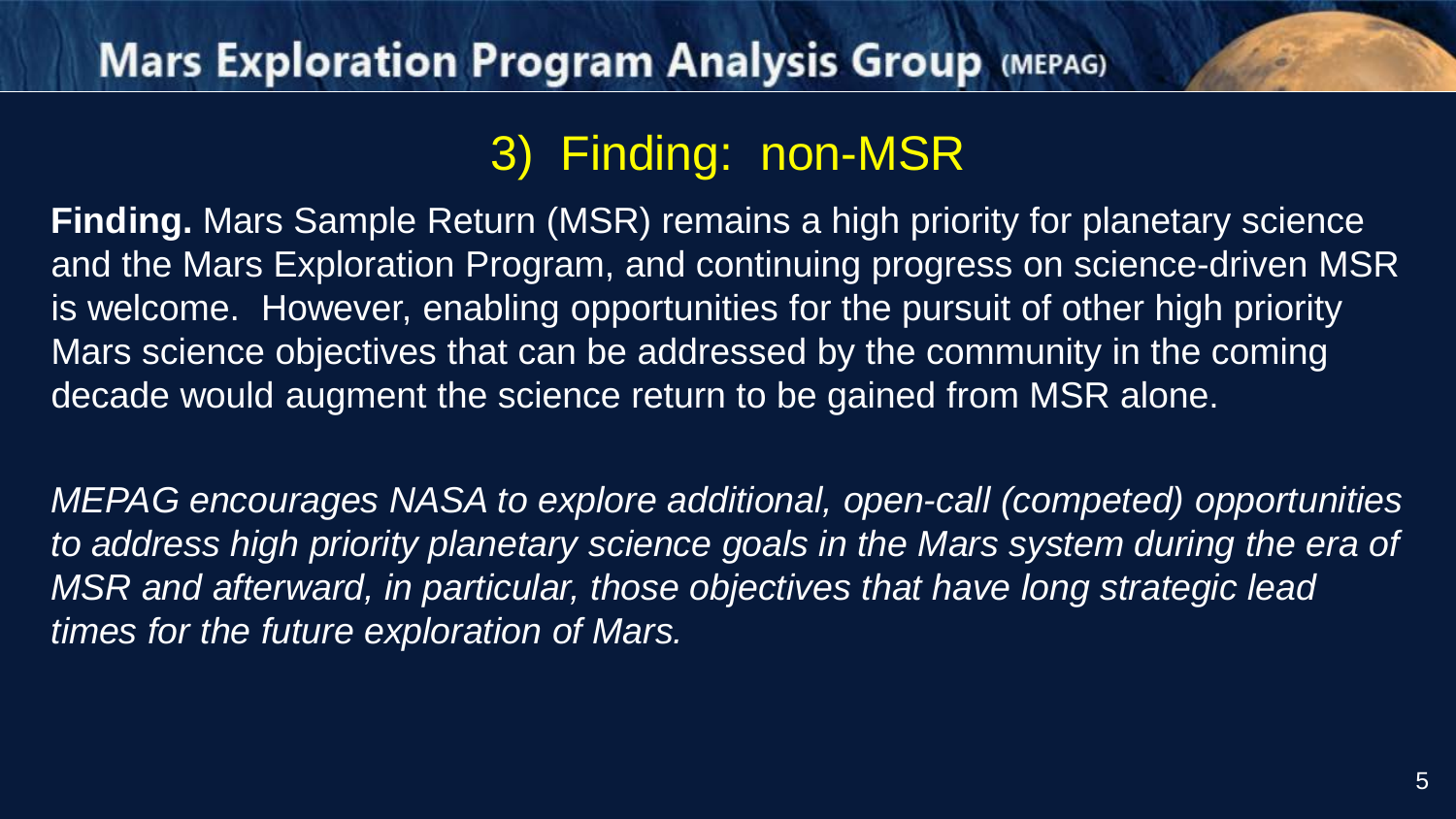# **Mars Exploration Program Analysis Group (MEPAG) MEPAG Concerns 4: Mars Extended Mission budgets FY 2019 President's Budget Estimates: NASA** (P. 415, PS-69)

#### FY 2019 Budget

|                                          | <b>Actual</b>  | <b>CR</b>      | <b>Request</b> | <b>Notional</b> |                  |                |                  |
|------------------------------------------|----------------|----------------|----------------|-----------------|------------------|----------------|------------------|
| <b>Budget Authority (in \$ millions)</b> | <b>FY 2017</b> | <b>FY 2018</b> | <b>FY 2019</b> | <b>FY 2020</b>  | <b>FY 2021</b>   | <b>FY 2022</b> | <b>FY 2023</b>   |
| Mars Organic Molecule Analyzer (MOMA)    | 12.1           | --             | 8.5            | 6.7             | 6.9              | 6.0            | 6.0              |
| Aeroscience Ground Test Capabilities     | 14.6           | $\overline{a}$ | <b>21.5</b>    | 22.2            | 22.2             | 22.2           | 22.2             |
| ExoMars                                  | 2.2            | --             | 2.3            | 2.1             | 2.2              | 0.0            | 0.0              |
| Mars Program Management                  | 24.2           | --             | <b>19.8</b>    | 19.8            | 20.0             | 13.7           | 15.3             |
| <b>Mars Future Missions</b>              | 20.0           | ш.             | 50.0           | 50.0            | 50.0             | 50.0           | 50.0             |
| Mars Mission Operations                  | 1.9            | --             | 1.9            | 1.9             | 1.9              | 1.9            | 1.9              |
| Mars Research and Analysis               | 10.0           | --             | <b>10.0</b>    | 10.0            | 10.0             | 10.0           | 10.0             |
| Mars Technology                          | 22.9           | --             | 8.5            | 4.0             | 4.5              | 4.5            | 4.5              |
| 2011 Mars Science Lab                    | 56.2           | --             | 54.0           | 54.0            | 50.0             | 0.0            | 0.0              |
| Mars Reconnaissance Orbiter 2005 (MRO)   | 28.0           | --             | <b>27.0</b>    | 27.0            | 26.0             | 26.0           | 25.0             |
| Mars Exploration Rover 2003              | 12.5           | 44             | <b>12.0</b>    | 0.0             | 0.0              | 0.0            | 0.0              |
| Mars Odyssey 2001                        | 10.8           | --             | 11.5           | 11.5            | $\overline{0.0}$ | 0.0            | $\overline{0.0}$ |
| Mars Express                             | 3.0            | $- -$          | 3.0            | 0.0             | 0.0              | 0.0            | 0.0              |
| Mars Atmosphere & Volatile EvolutioN     | 20.5           | $\sim$         | 23.5           | 23.5            | 23.5             | 23.5           | 20.0             |
| <b>Total Budget</b>                      | 239.0          | --             | 253.5          | 232.7           | 217.1            | 157.8          | 154.9            |

- Profile for Extended Missions' budgets is not consistent with recommendations from NAS study
- They recommended at least flat funding after first two Senior Reviews for a mission
- MRO, ODY, and MAVEN are required for Mars 2020 Rover relay and beyond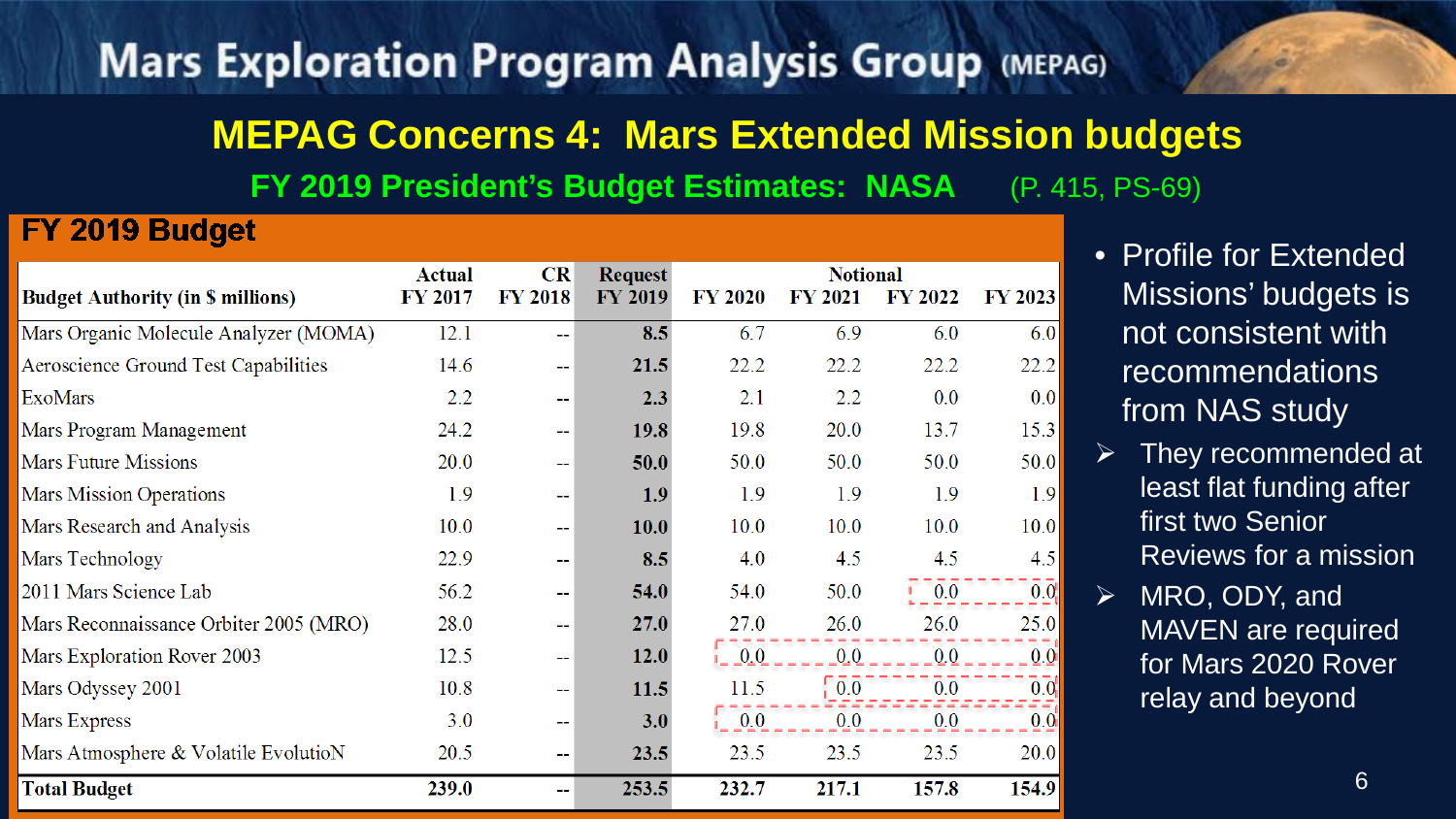#### **Extending Science: NASA's Space Science Mission Extensions and the Senior Review Process (p. 59)**

**Finding:** After the first few years of extended operations, most missions have implemented all (or almost all) practical steps to reduce costs. Further budget cuts often then result in disproportionate cuts to project-funded science activities, increasing risks that science will be diminished or not performed at all.

**Recommendation:** Given the demonstrated science return from extended missions, NASA should continue to recognize their scientific importance and, subject to assessments and recommendations from the Senior Reviews, ensure that, after the first two Senior Reviews, both operations and science for highperforming missions are funded at roughly constant levels, including adjustments for inflation.



- <https://www.nap.edu/download/23624>
- [http://sites.nationalacademies.org/SS](http://sites.nationalacademies.org/SSB/CurrentProjects/SSB_169078) B/CurrentProjects/SSB\_169078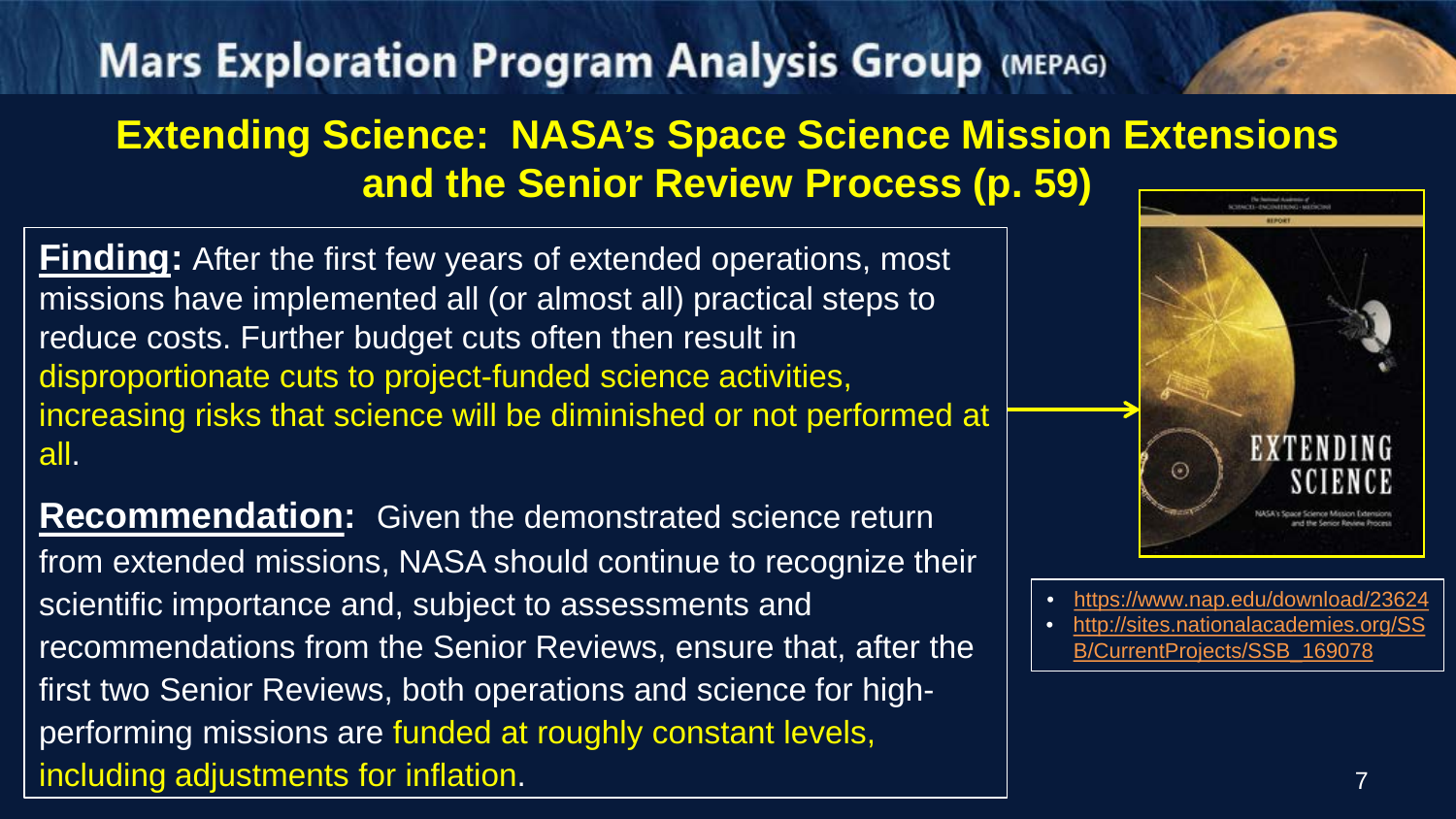## 4) Finding: Extended Missions

**Finding.** The extended Mars spacecraft missions are providing very high science return for a very modest investment. Many extended missions are being counted on to provide critical coverage and relay for the follow-on missions of the "lean" sample return architecture. However, aging relay infrastructures and landed assets will need more, not less, support to meet their engineering requirements. Cuts to mission budgets result in restricted operations of functioning spacecraft and reduced data acquisition, negatively affecting programmatic interdependency and scientific goals. Science opportunities are typically lost disproportionately as a result.

*MEPAG encourages that NASA adhere to the recommendations in the National Academy of Sciences report on Extended Missions and continue to fund extended missions at roughly constant levels, including adjustments for inflation.*  $\frac{8}{8}$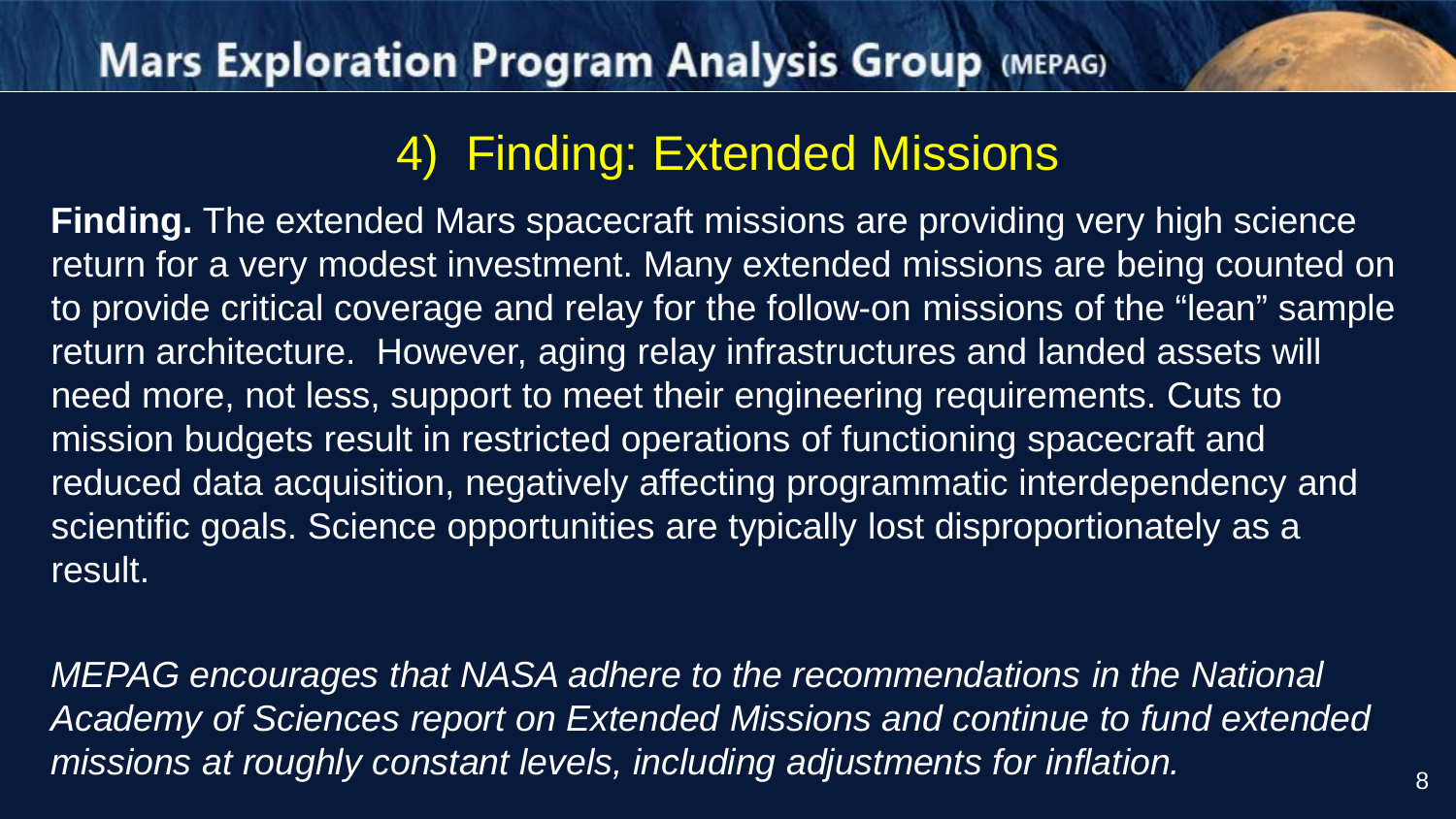## 5) Finding: International Partners

**Finding.** MEPAG recognizes the vital role international partners have played and will continue to play during the next decades of Mars exploration, particularly during the era of "lean Mars Sample Return." However, ongoing and future Mars and planetary science collaborations are contingent on the ability to reconcile international cooperation with the interpretation of security restrictions without hindering needed scientific and technological collaborations on spacecraft missions.

*MEPAG encourages that the Science Mission Directorate review interpretations of security recommendations that may overly restrict the ability of international partners to fully carry out their agreed-upon responsibilities in mission development, operations, and data analysis while maintaining appropriate security.*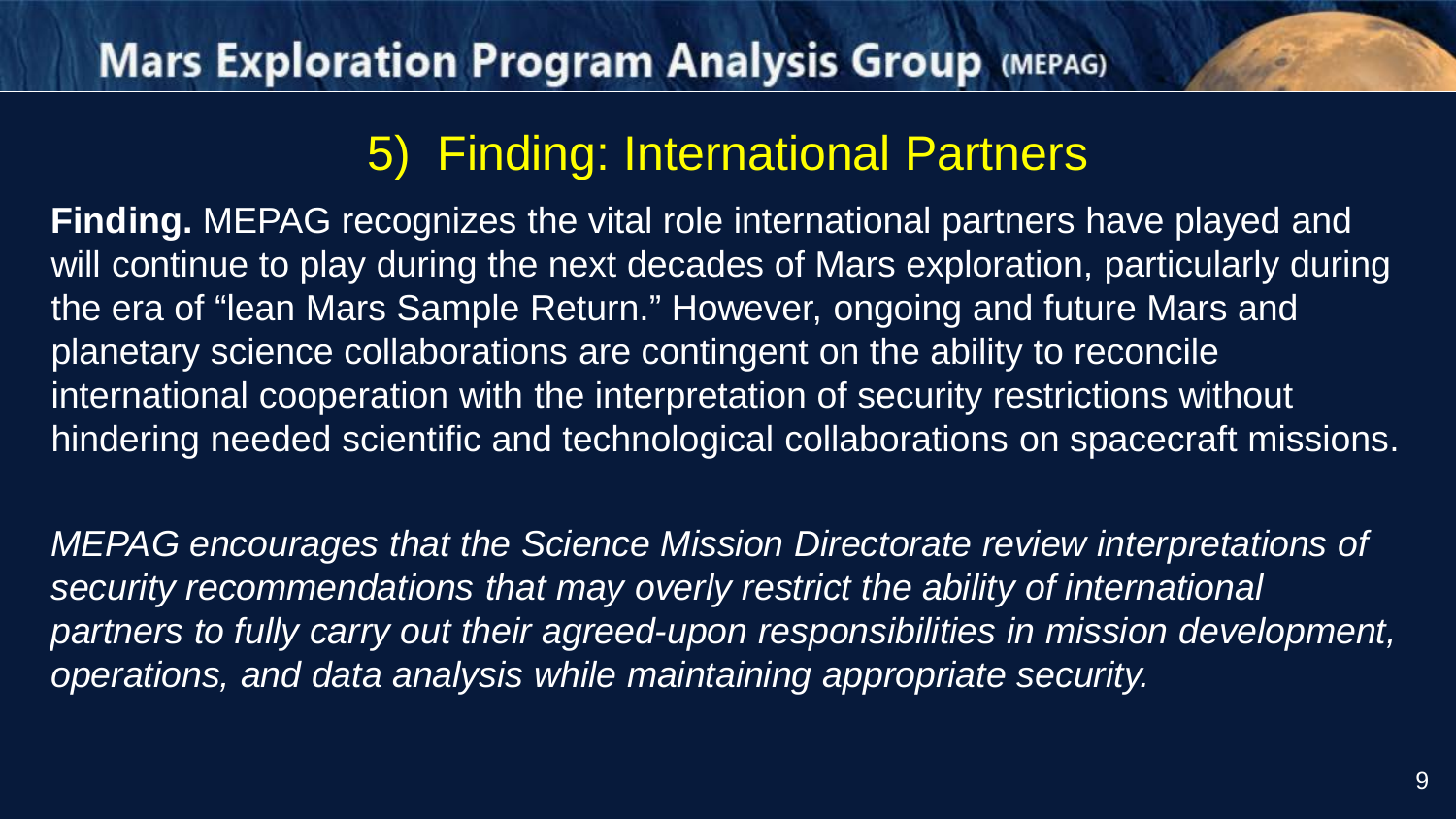# 6) Finding: R&A funding

**Finding.** Over the past two decades of successful Mars exploration, the careful decisions to maintain a portfolio of investments in the scientific analysis of large data sets collected by spacecraft, at analog field sites, and in the laboratory have culminated in an advanced understanding of the planetary evolution of an Earth-like, habitable planet. The Mars Exploration Program and the Science Mission Directorate would benefit greatly by continuing to capitalize on the expertise developed within the planetary science community to enable further discoveries that feed directly back into exploration plans for sample return and remote reconnaissance. However, as decommissioned missions end or deal with reduced funding, researchers previously engaged in data analysis directly via mission resources will rely increasingly on traditional Research and Analysis (R&A) programs to preserve these efforts. MEPAG recognizes that there is debate about whether recent increases in R&A funding have been commensurate with the previous Decadal Survey recommendations. However, the fundamental issue is that the growing base of Mars data and the increasing pool of expertise will require increased R&A funding to best advance knowledge of Mars that is needed to plan for future missions beyond sample return.

*MEPAG recommends that R&A resources be incrementally increased in advance of a next decade of fewer non-MSR missions in order to exploit the rich value of the vast volumes of data already returned, and to ensure a critical core of expertise remains available to carry out associated science investigations and plan future missions to Mars, whether robotic or human.* 10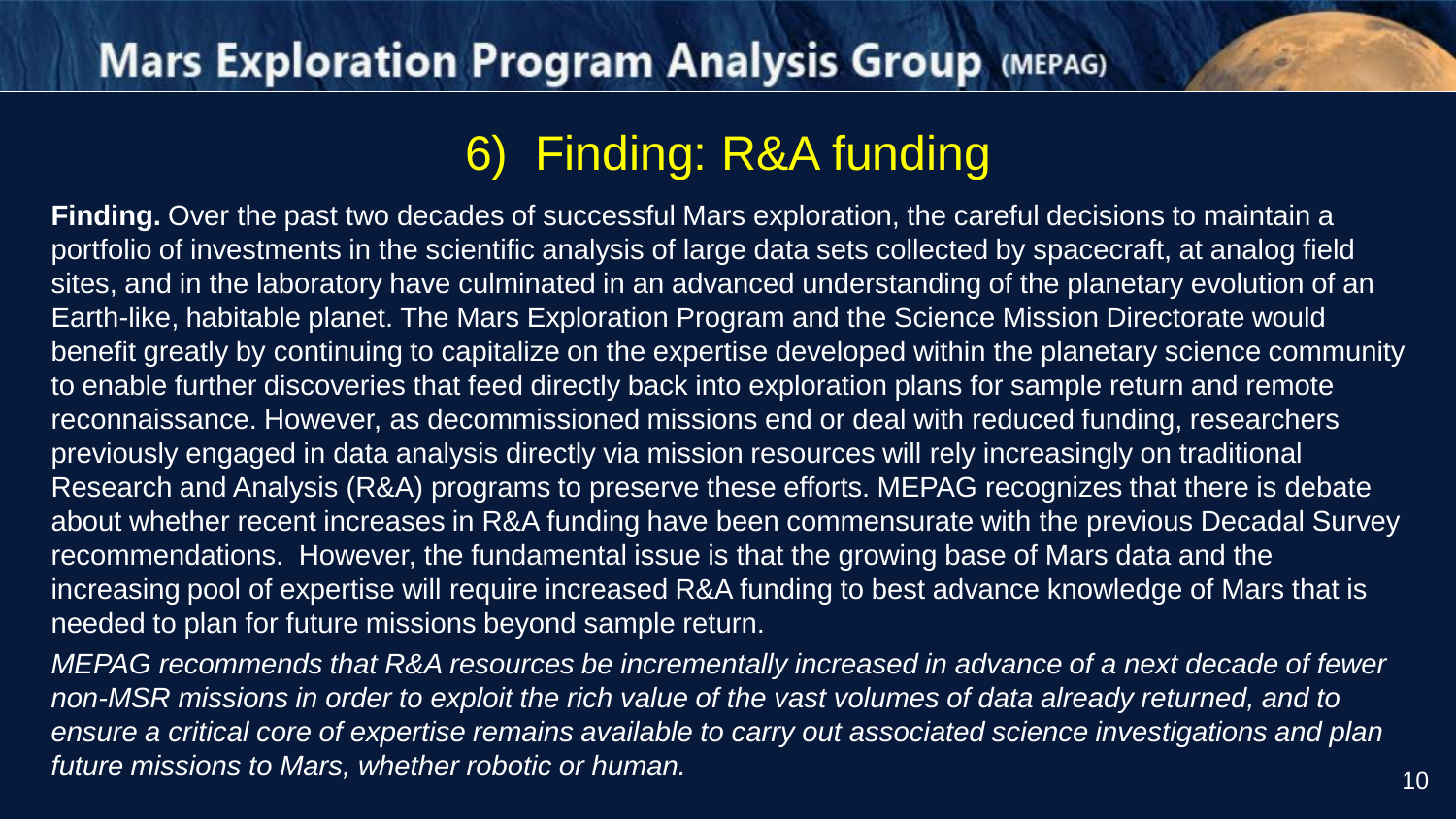## 7) Finding: Small Spacecraft Missions

**Finding.** Recent advances in small spacecraft mission capabilities are certain to continue and will provide additional opportunities for focused science measurements that will address key science questions in the Mars Exploration Program. By clearly linking science objectives with plausible small spacecraft capabilities, MEPAG could create a framework for the definition and evaluation of the science capacity of such missions, as well as identify significant scientific opportunities. Two major challenges for the success of small spacecraft missions in deep space are: 1) how to get there, and 2) how to get the data back. There is much energy and creativity being devoted to what small spacecraft can do, much of it arising from academic and private sector investments.

*MEPAG encourages NASA to continue to support small spacecraft concept studies to help investigate engineering capabilities/challenges, coupled with science objectives and requirements. MEPAG also encourages identification of specific, near-term opportunities for small spacecraft missions/secondary payloads, and to the development by NASA with the commercial sector of technologies and infrastructure necessary to minimize the burden on individual missions for interplanetary propulsion and back-to-Earth telecommunication.*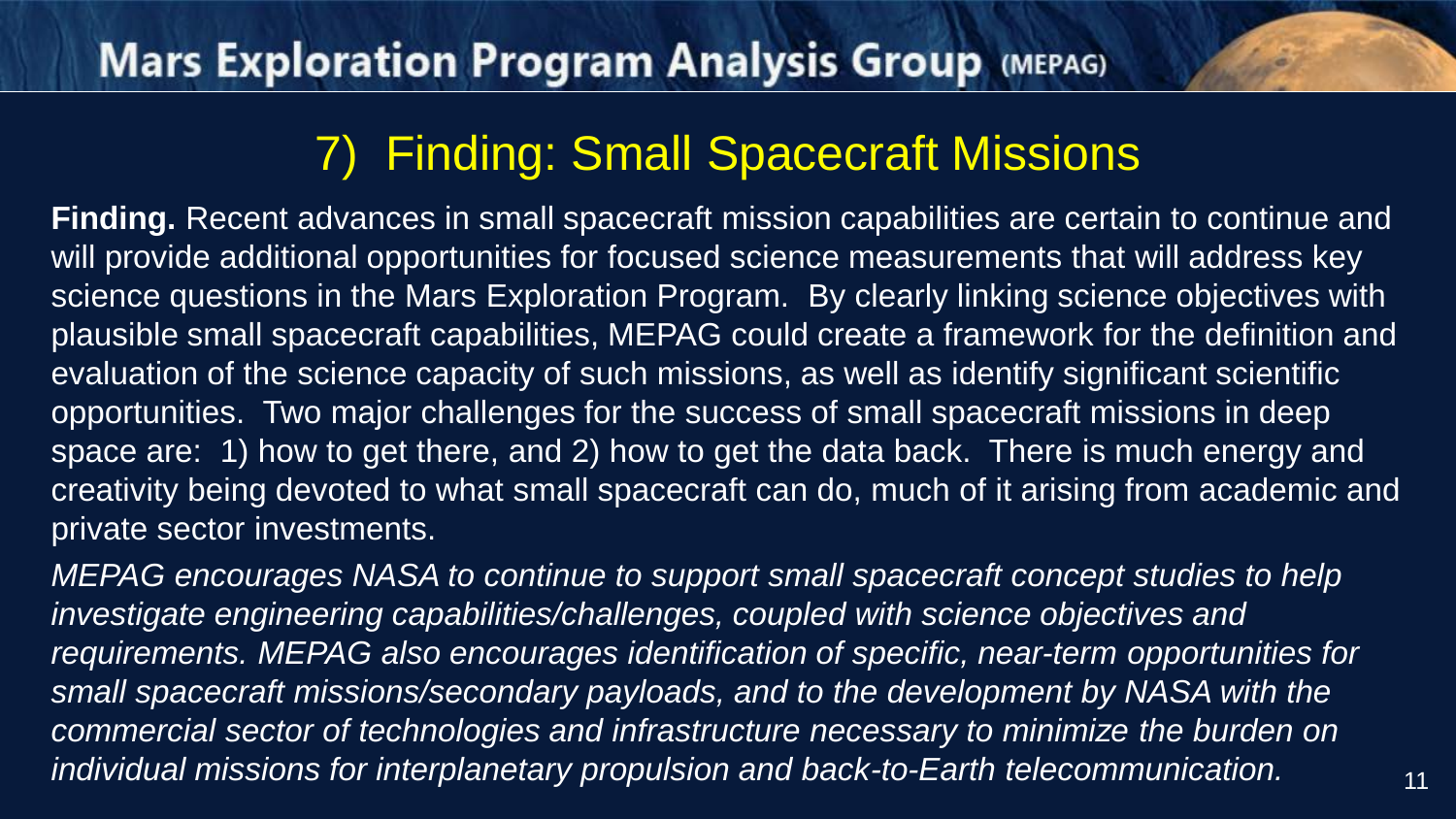## 8) Finding: International Missions

**Finding.** Long-lived, new, and planned international Mars spacecraft missions such as Mars Express, the ESA-ROSCOSMOS ExoMars Trace Gas Orbiter (TGO) and 2020 rover/surface platform (RSP), the United Arab Emirates HOPE orbiter, ISRO's Mars Orbiter Mission (MOM), and the JAXA Mars Moons Exploration (MMX) missions have provided--or hold great promise to provide--substantial contributions to Mars science.

*MEPAG congratulates these teams and their sponsors on the progress to date and looks forward to the data acquisition and analysis enabled by these missions and to the discoveries sure to come.*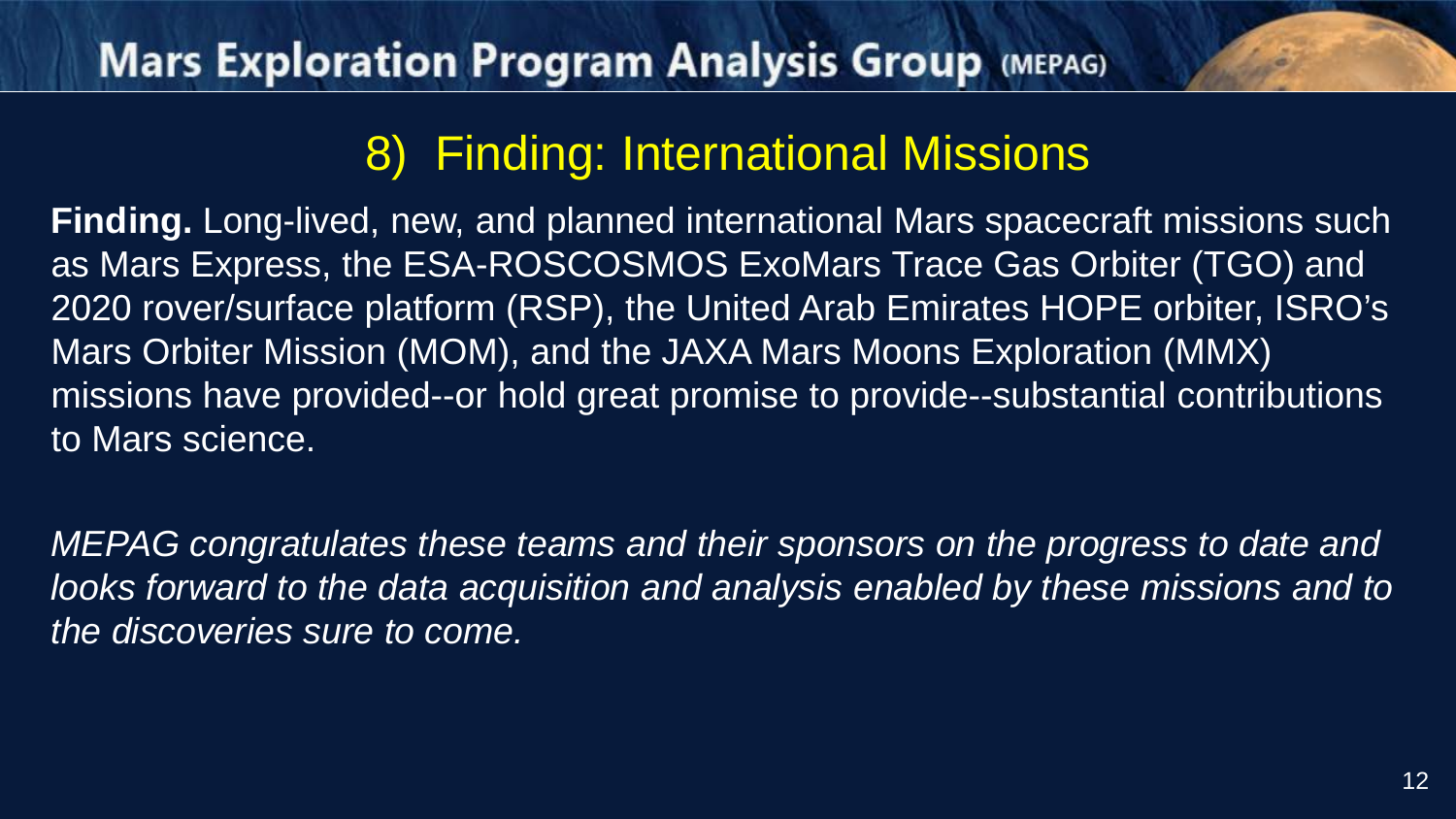## 9) Finding: Future Studies

**Finding.** The Committee on Astrobiology and Planetary Science (CAPS) recommended that a suite of studies be prepared in advance of the next Planetary Decadal Survey. Among these were (1) new cost and technical evaluations of the next elements of the sample-return campaign, and (2) analysis of medium-class missions to explore ancient and modern aqueous environments.

*MEPAG agrees with these recommendations and stands ready to work with NASA to provide assistance to complete these studies in a timely and efficient manner.*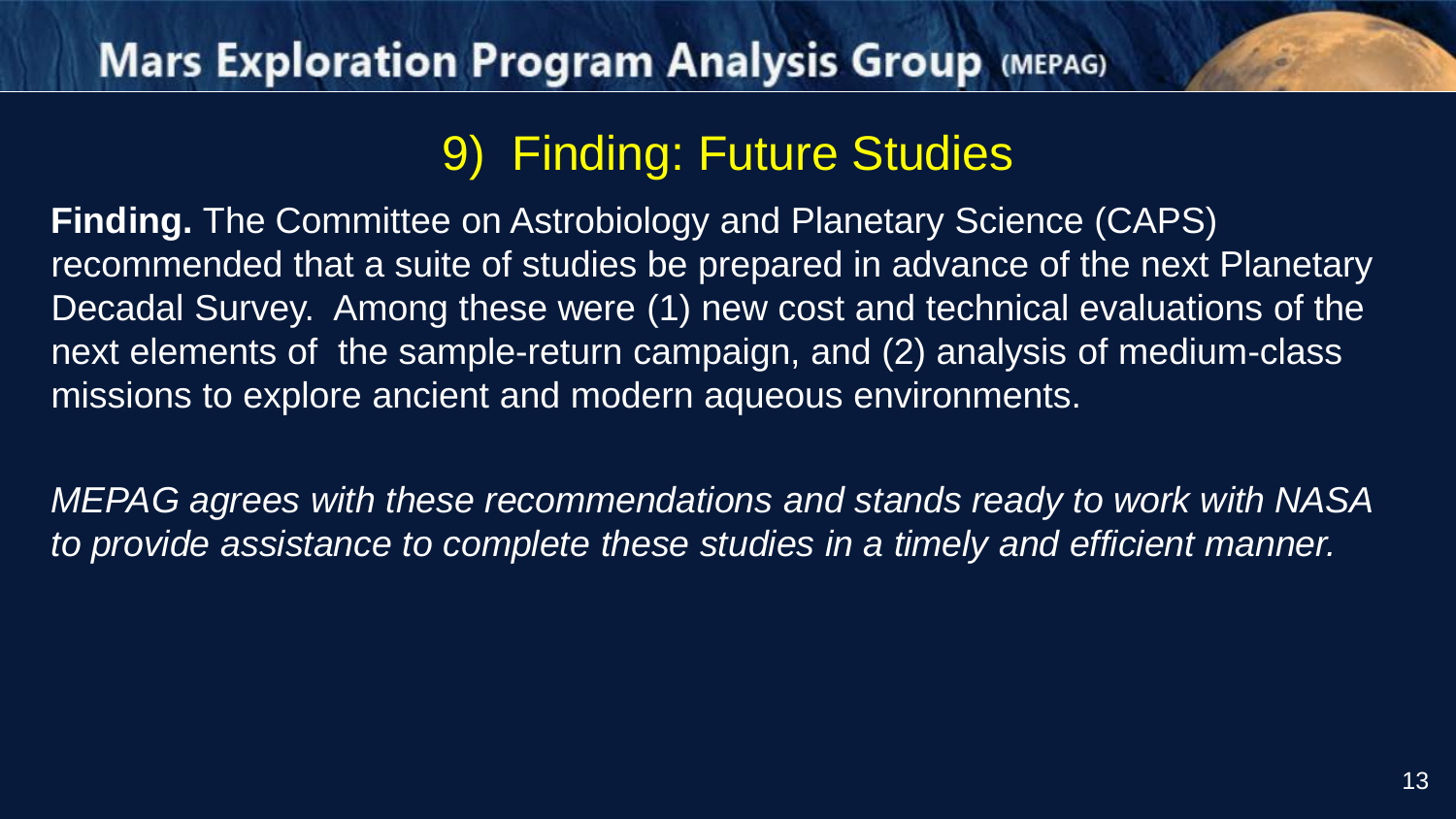## 10) Finding: MAPSIT

**Finding.** MEPAG acknowledges the importance of accurate, scientifically compelling, and standardized cartographic and geologic map products in the exploration of solar system bodies.

*MEPAG encourages interaction between the Mapping and Planetary Spatial Infrastructure Team (MAPSIT) and all Analysis/Assessment Groups (AGs) to help prioritize the products in most need of oversight and fabrication to achieve their exploration and analysis goals. MEPAG will strive to do its part, but wishes to understand how priorities can be set consistently across the program.*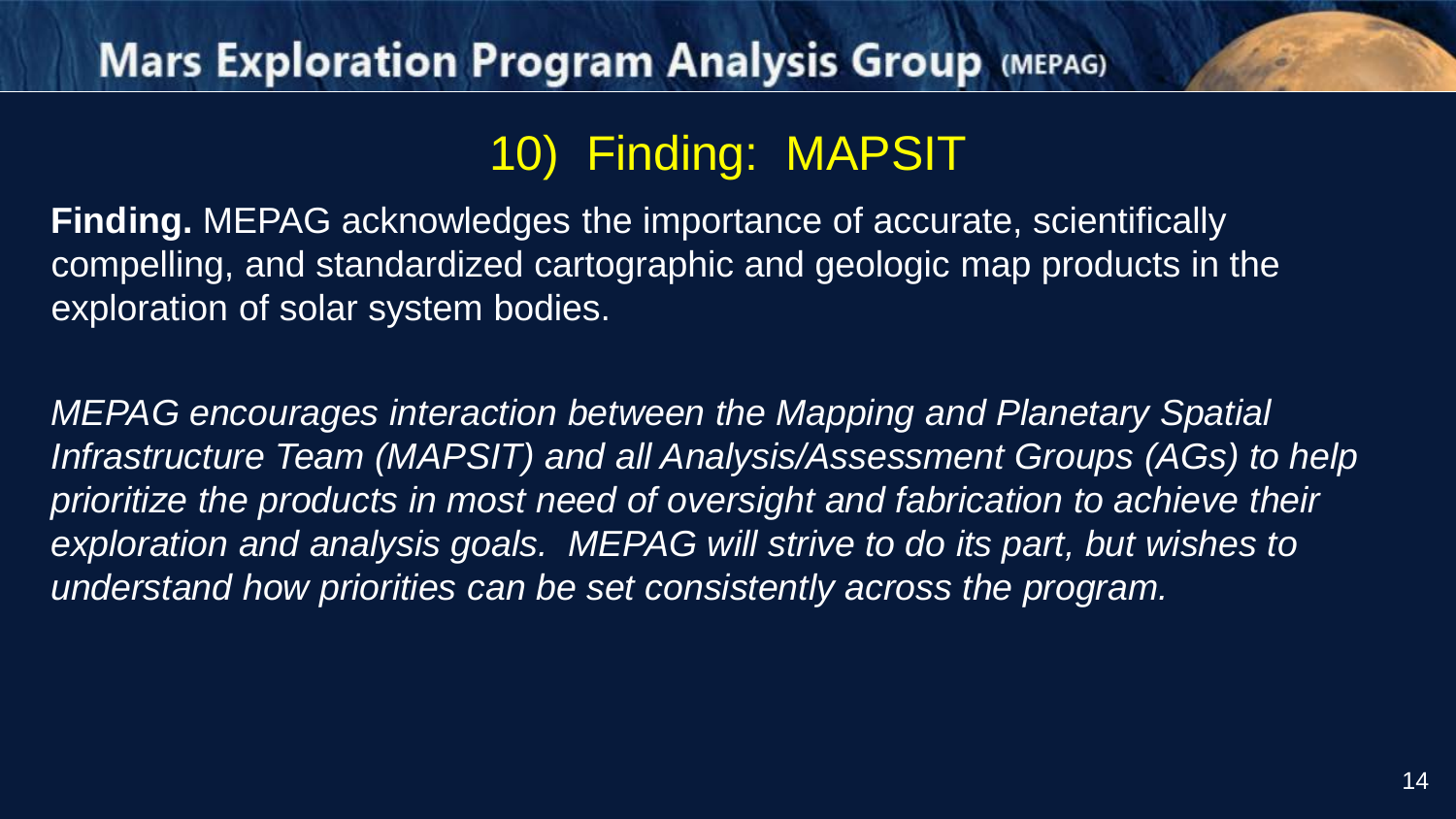## Potential study group ideas (1 of 3)

• SAG to explore polar landed mission concepts, including stationary lander with polar/astrobiology drill and/or science accomplished from rover missions, including power requirements for surviving Polar night with landed mission

– Drilling into ice

- Network Mars Drop SAG, one element of which is PolarDrop, among other possible science goals, including survivability of "drop-off" missions.
- Team "X" studies of entire mission/systems, with science as driver
- Analysis of orbital entries/propulsion for Small Sats (Team "A"?), with notional missions to define the requirements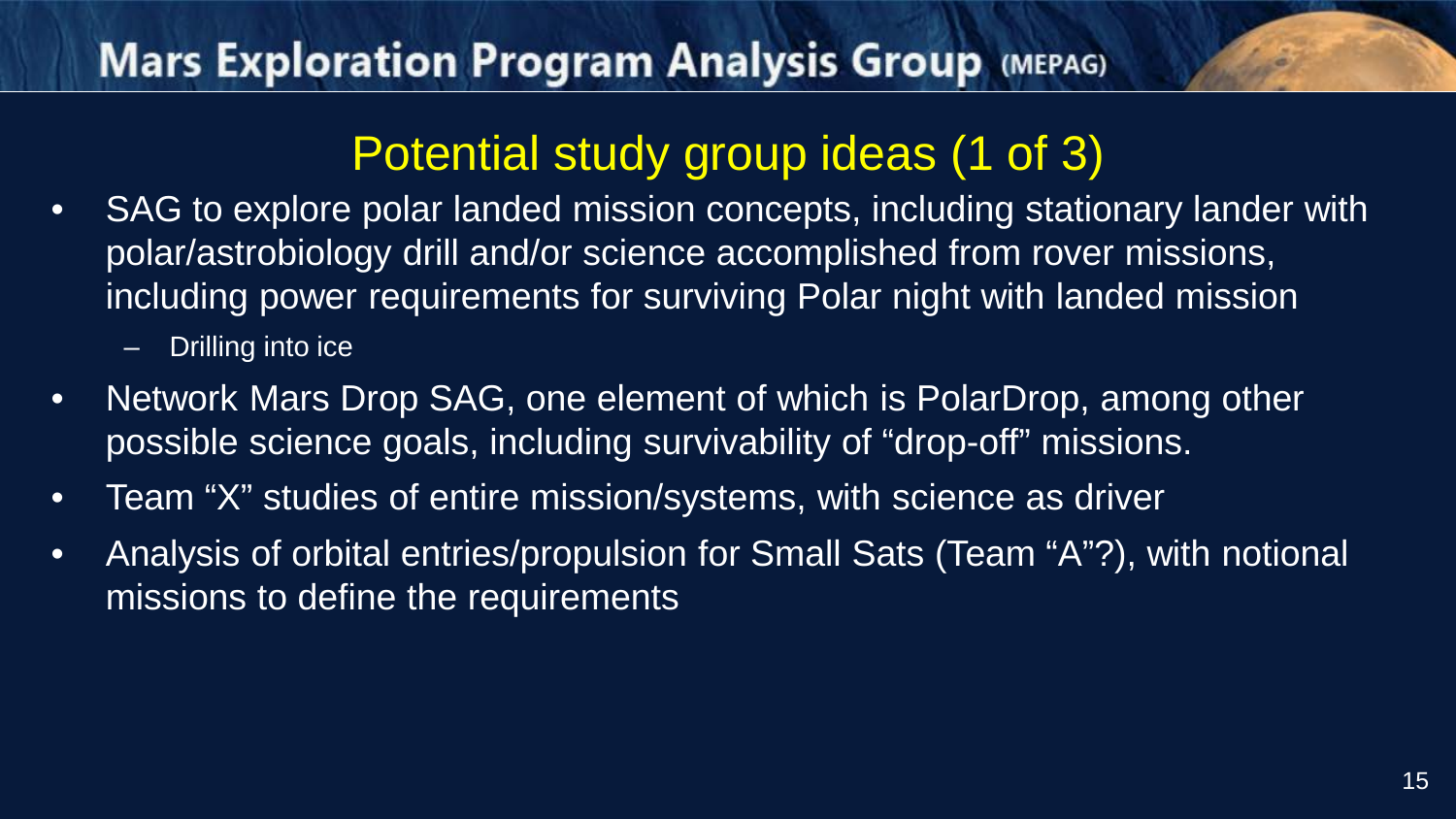# Potential study group ideas (2 of 3)

- How do we evaluate the current/predicted engineering capabilities of small sats over the upcoming decade?
	- see PSDS3 Mars selections for starters?
	- Costing analyses (Hubbard et al.)
	- how can we marry the advertised capabilities of small missions and to specific science objectives from the community (to generate additional, realistic interest among science community)?
- Technology Capabilities: Evaluating key capability gaps and candidate technology investments that would address specific science goals and requirements
	- Start with CAPS recommendations on technologies
	- Interactions with PESTO
	- Cross-cutting with other AG technology needs
	- Consensus on well-quantified capability gaps (e.g., access to extreme terrain, age dating?), leading to recommendations on technology investments (in advance of DS)
		- as opposed to asking for inventory of all technology capabilities available 16 and 16 and 16 and 16 and 16 and 16 and 16 and 16 and 16 and 16 and 16 and 16 and 16 and 16 and 16 and 16 and 16 and 16 and 16 and 16 and 16 and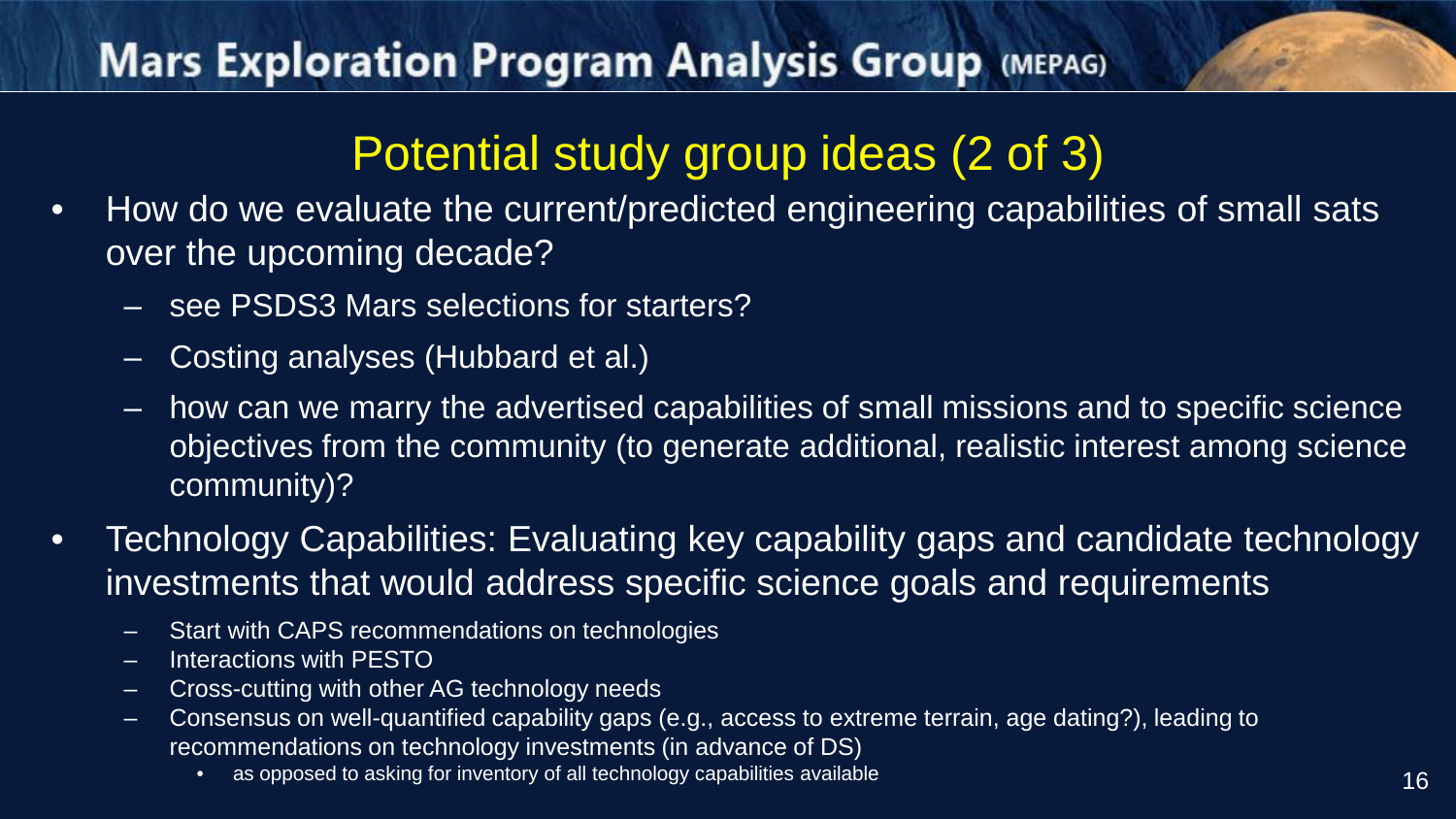# Potential study group ideas (3 of 3)

- Analysis of CAPS-recommended studies
	- Mars Sample-Return Next-Step Missions
	- Mars Medium-Class Candidates
	- Mechanisms for Conducting Necessary Studies
		- Cost analyses to reach surface
		- Sample handling for small instrument analyses
		- In situ life detection technologies
		- Others……
- SMD/HEO cooperation studies?
	- Trace/connect to MEPAG Goals
	- Differences between lunar and martian exploration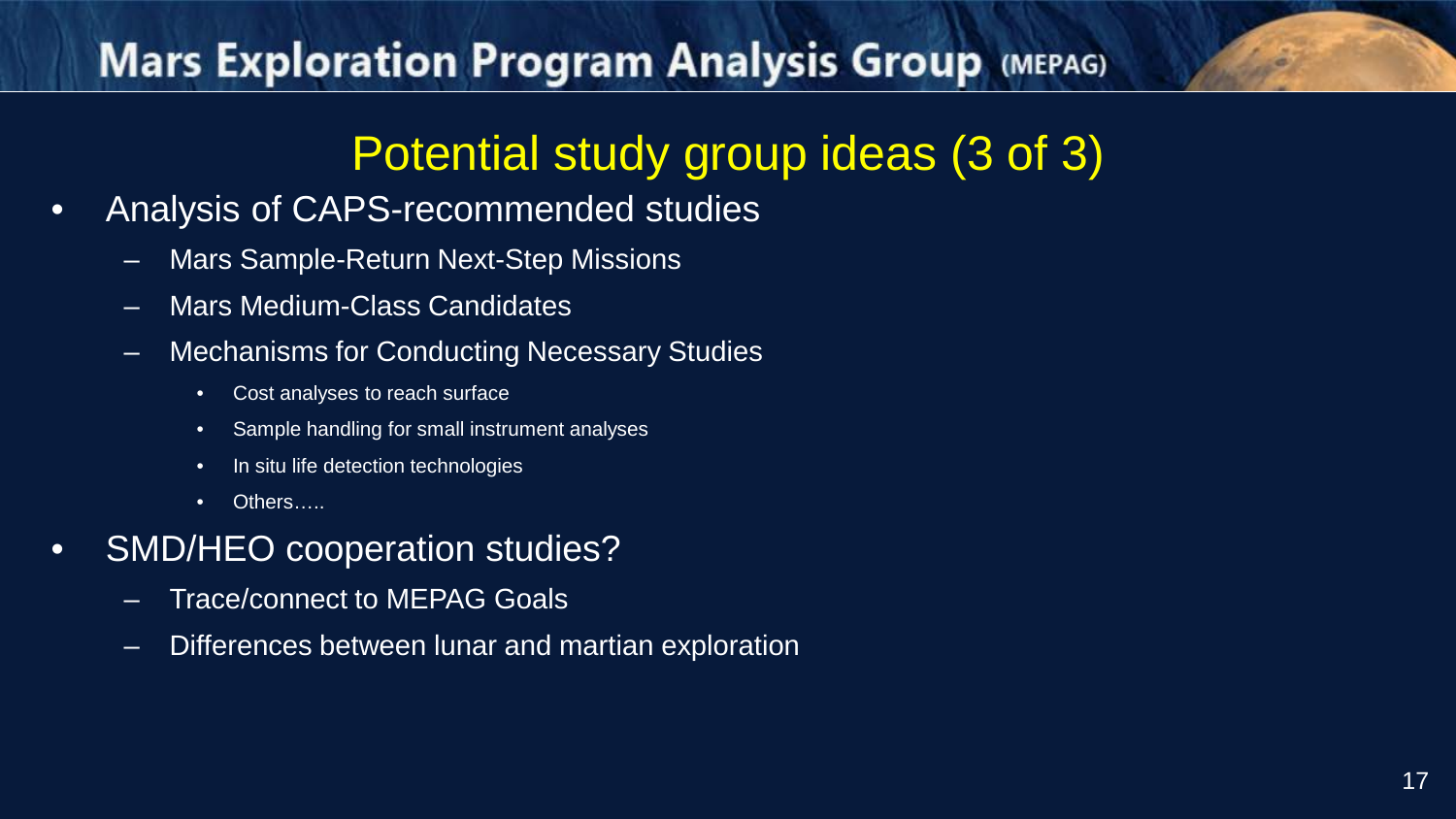# Next MEPAG Meetings

- Virtual Meetings #2+
	- Mid-term Decadal review committee report
	- Report from meetings:
		- 2nd International Conference on MSR
		- COSPAR
		- Planetary Protection Policy NAS study
		- Updates from DSN on Mars 2021 traffic jam
		- Amazonian Climate, Late Mars, Comparative planetology workshops
	- Update on discussions with international partners
	- Updates on budgets (e.g., Congressional action)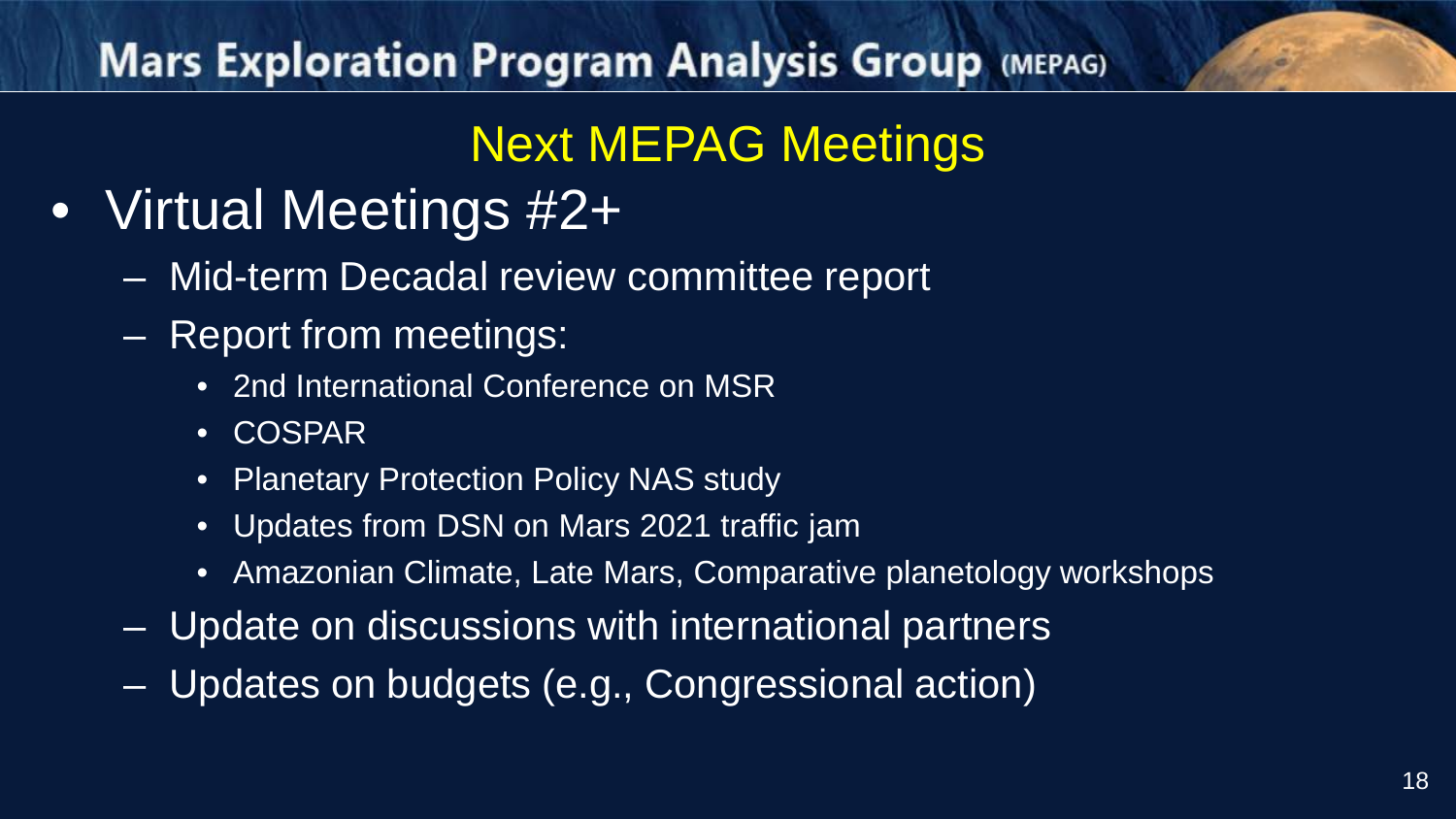# Next MEPAG Meetings

- Face-to-face Meeting
	- SAG status reports?
	- Additional forum for Decadal Survey preparations?
	- Regular reports on \$50M engineering studies
	- 9th Mars preparations?
	- Technology
- Avoiding:
	- MSL team meeting Sept 24-28
	- Other meetings…….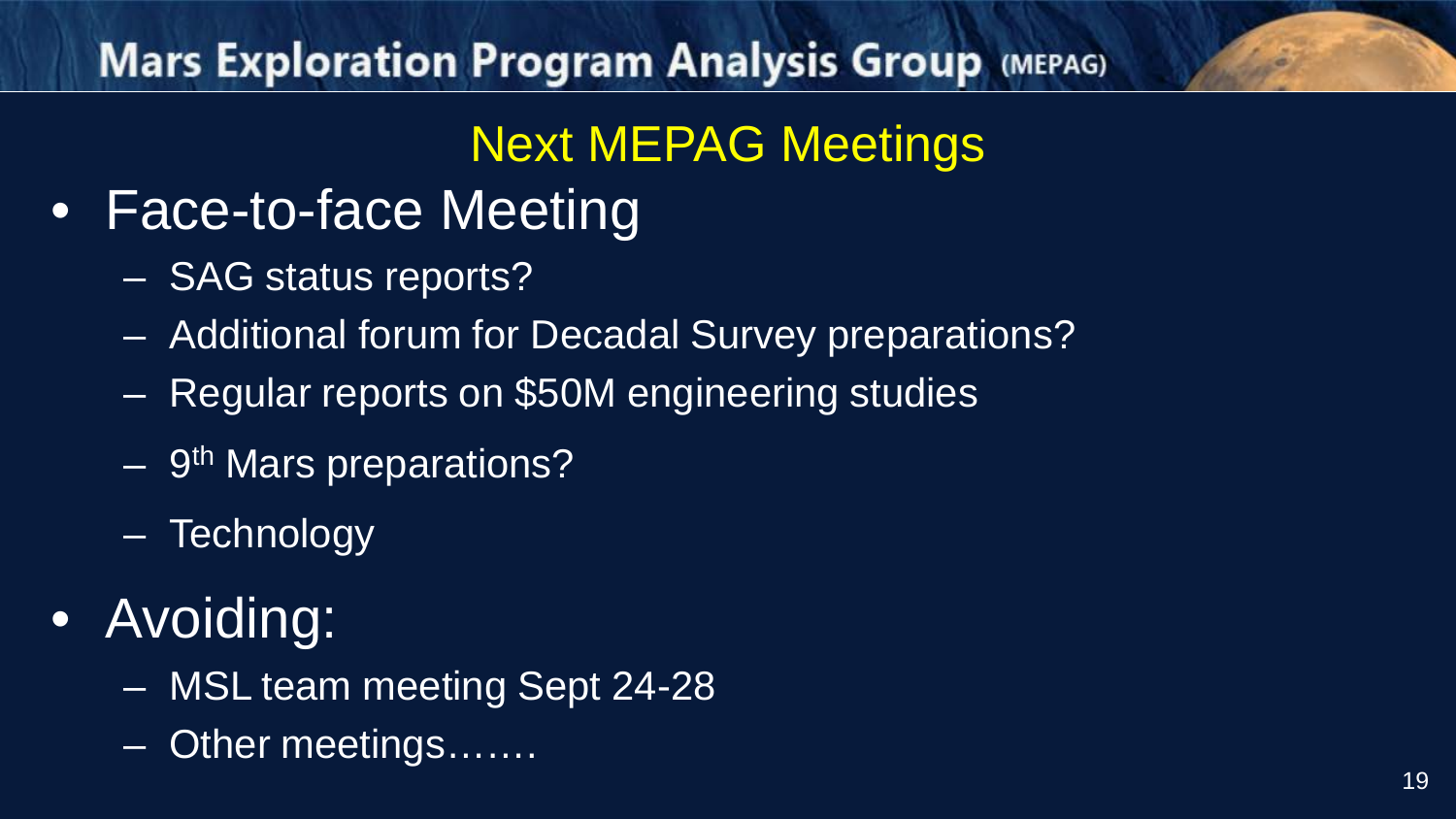#### **POTENTIAL Decadal Survey Preparation Timeline**